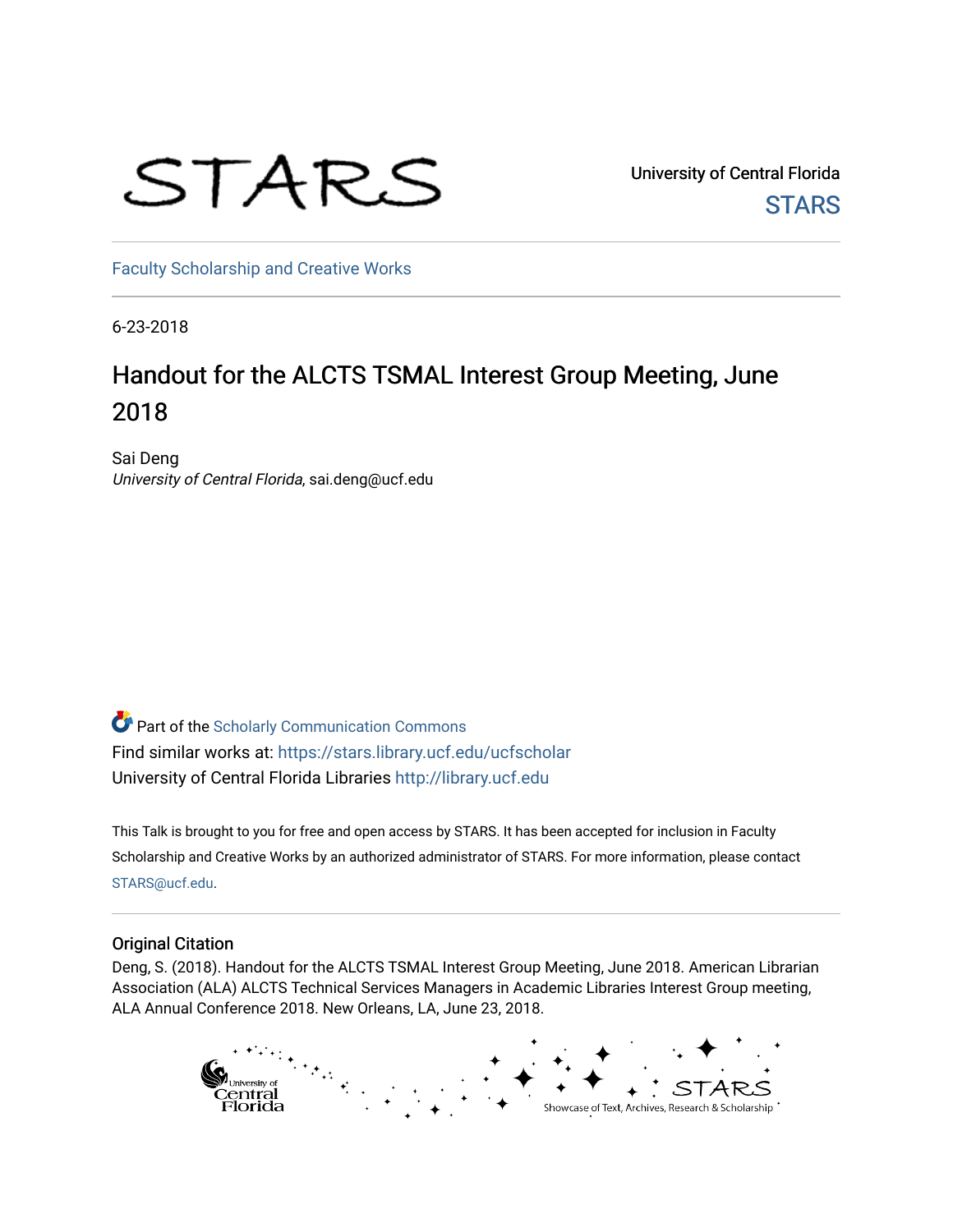# **Technical Services Managers in Academic Libraries Interest Group (ALCTS)**

**2018 ALA Annual Conference**

# **Discussion Topic Rethinking Tech Services: Playing a Role in Scholarly Communication**

## **Possible Questions**

How has Technical Services been participated in scholarly communication in recent years? What is the situation in your library? What roles and responsibilities can Technical Services play in scholarly communication?

How can Technical Services support the library's initiatives such as digital publishing and open resources? What are the other possible areas that Technical Services can support?

How does Technical Services collaborate with other library units in scholarly communication related projects and initiatives? Does the existing library structure support such collaboration well?

What are the challenges for Technical Services to play a role in scholarly communication? How to deal with these challenges? For example, what skills can be leveraged for new roles and what new skills will need to be built?

Do you have other insights or questions on this topic? What else might be of interest?

### **Possible Sub-topics**

**Digital publishing** (institutional repository development and services, such as cataloging and metadata); **Open resources** (track, select open resources to enable easier discovery; open textbooks); **Print & e-resources**: licensing of e-resources; resolving e-resource access issues; management of eresource and print subscriptions; acquiring public performance rights for audiovisual resources; **Collection development**: TS librarians take responsibilities in collection development… **Supporting the campus wide research lifecycle**: TS librarians' role (e.g., metadata/discovery support)